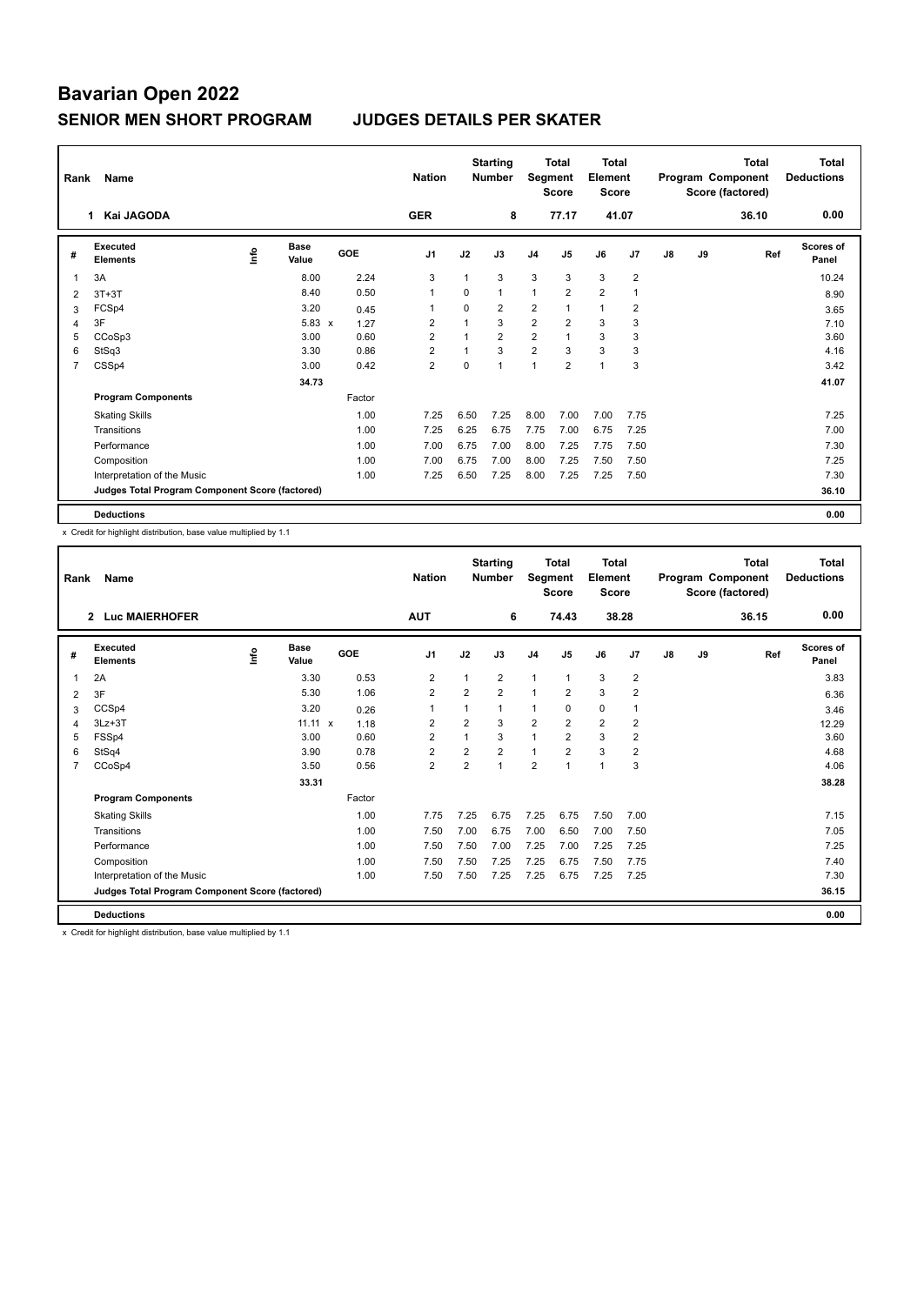# **Bavarian Open 2022 SENIOR MEN SHORT PROGRAM JUDGES DETAILS PER SKATER**

| Rank           | Name                                            |         |                      |        | <b>Nation</b>  |                | <b>Starting</b><br><b>Number</b> | Segment        | <b>Total</b><br><b>Score</b> | <b>Total</b><br>Element<br><b>Score</b> |                |    |    | <b>Total</b><br>Program Component<br>Score (factored) | <b>Total</b><br><b>Deductions</b> |
|----------------|-------------------------------------------------|---------|----------------------|--------|----------------|----------------|----------------------------------|----------------|------------------------------|-----------------------------------------|----------------|----|----|-------------------------------------------------------|-----------------------------------|
|                | <b>Vladimir SAMOILOV</b><br>3                   |         |                      |        | <b>POL</b>     |                | 3                                |                | 73.34                        |                                         | 37.64          |    |    | 35.70                                                 | 0.00                              |
| #              | Executed<br><b>Elements</b>                     | ۴       | <b>Base</b><br>Value | GOE    | J <sub>1</sub> | J2             | J3                               | J <sub>4</sub> | J5                           | J6                                      | J <sub>7</sub> | J8 | J9 | Ref                                                   | <b>Scores of</b><br>Panel         |
| 1              | 3A                                              |         | 8.00                 | 1.92   | 3              | $\overline{2}$ | $\overline{2}$                   | 3              | $\overline{2}$               | 3                                       | $\mathbf 0$    |    |    |                                                       | 9.92                              |
| 2              | $2S^*$                                          | $\star$ | 0.00                 | 0.00   | ٠              |                |                                  |                |                              |                                         |                |    |    |                                                       | 0.00                              |
| 3              | FSSp4                                           |         | 3.00                 | 0.36   | 2              |                | 1                                | 1              | $\mathbf 1$                  | $\mathbf{1}$                            | 2              |    |    |                                                       | 3.36                              |
| 4              | $3Lz + 3T$                                      |         | $11.11 \times$       | 1.18   | $\overline{2}$ |                | $\overline{2}$                   | $\mathbf{1}$   | 3                            | 3                                       | $\overline{2}$ |    |    |                                                       | 12.29                             |
| 5              | StSq4                                           |         | 3.90                 | 0.86   | $\overline{2}$ | $\overline{2}$ | $\mathbf{1}$                     | $\mathbf{1}$   | 3                            | 3                                       | 3              |    |    |                                                       | 4.76                              |
| 6              | CCSp3                                           |         | 2.80                 | 0.45   | $\overline{2}$ | 1              | $\mathbf{1}$                     | $\overline{2}$ | $\Omega$                     | $\overline{2}$                          | 3              |    |    |                                                       | 3.25                              |
| $\overline{7}$ | CCoSp4                                          |         | 3.50                 | 0.56   | $\overline{2}$ | 2              | $\mathbf{1}$                     | 1              | $\overline{2}$               | $\mathbf{1}$                            | 3              |    |    |                                                       | 4.06                              |
|                |                                                 |         | 32.31                |        |                |                |                                  |                |                              |                                         |                |    |    |                                                       | 37.64                             |
|                | <b>Program Components</b>                       |         |                      | Factor |                |                |                                  |                |                              |                                         |                |    |    |                                                       |                                   |
|                | <b>Skating Skills</b>                           |         |                      | 1.00   | 7.50           | 7.25           | 7.25                             | 7.50           | 7.50                         | 8.00                                    | 7.25           |    |    |                                                       | 7.40                              |
|                | Transitions                                     |         |                      | 1.00   | 7.25           | 6.75           | 6.50                             | 7.25           | 6.75                         | 7.00                                    | 6.50           |    |    |                                                       | 6.85                              |
|                | Performance                                     |         |                      | 1.00   | 7.25           | 7.00           | 6.50                             | 7.50           | 7.00                         | 7.25                                    | 7.00           |    |    |                                                       | 7.10                              |
|                | Composition                                     |         |                      | 1.00   | 7.50           | 7.00           | 6.50                             | 7.50           | 7.00                         | 7.25                                    | 7.25           |    |    |                                                       | 7.20                              |
|                | Interpretation of the Music                     |         |                      | 1.00   | 7.50           | 7.25           | 6.75                             | 7.75           | 7.00                         | 7.00                                    | 7.00           |    |    |                                                       | 7.15                              |
|                | Judges Total Program Component Score (factored) |         |                      |        |                |                |                                  |                |                              |                                         |                |    |    |                                                       | 35.70                             |
|                | <b>Deductions</b>                               |         |                      |        |                |                |                                  |                |                              |                                         |                |    |    |                                                       | 0.00                              |

\* Invalid element x Credit for highlight distribution, base value multiplied by 1.1

| Rank           | Name                                            |      |               |        | <b>Starting</b><br><b>Nation</b><br><b>Number</b> |                |                | <b>Total</b><br>Segment<br><b>Score</b> |                | Total<br>Element<br><b>Score</b> | Total<br>Program Component<br>Score (factored) |    |    | <b>Total</b><br><b>Deductions</b> |                    |
|----------------|-------------------------------------------------|------|---------------|--------|---------------------------------------------------|----------------|----------------|-----------------------------------------|----------------|----------------------------------|------------------------------------------------|----|----|-----------------------------------|--------------------|
|                | 4 Valtter VIRTANEN                              |      |               |        | <b>FIN</b>                                        |                | 4              |                                         | 69.90          |                                  | 35.00                                          |    |    | 34.90                             | 0.00               |
| #              | Executed<br><b>Elements</b>                     | lnfo | Base<br>Value | GOE    | J <sub>1</sub>                                    | J2             | J3             | J <sub>4</sub>                          | J5             | J6                               | J7                                             | J8 | J9 | Ref                               | Scores of<br>Panel |
| 1              | $3T+3T$                                         |      | 8.40          | 0.84   | 2                                                 | $\overline{2}$ | $\overline{2}$ | 2                                       | $\overline{2}$ | $\overline{2}$                   | $\overline{2}$                                 |    |    |                                   | 9.24               |
| 2              | 2A                                              |      | 3.30          | 0.07   | 0                                                 | 0              | 1              | $\mathbf 0$                             | $\overline{1}$ | $\mathbf 0$                      | 0                                              |    |    |                                   | 3.37               |
| 3              | 3Lz                                             |      | 5.90          | 0.47   | 1                                                 | $\Omega$       | 1              | $\mathbf{1}$                            | 1              | $\mathbf{1}$                     | 0                                              |    |    |                                   | 6.37               |
| 4              | FCSp4                                           |      | 3.20          | 0.83   | $\mathbf{1}$                                      | $\overline{2}$ | $\overline{2}$ | $\overline{2}$                          | 3              | $\overline{4}$                   | $\overline{4}$                                 |    |    |                                   | 4.03               |
| 5              | StSq4                                           |      | 3.90          | 0.70   | 1                                                 | 1              | 1              | $\overline{2}$                          | 3              | 3                                | $\overline{2}$                                 |    |    |                                   | 4.60               |
| 6              | CSSp4                                           |      | 3.00          | 0.54   | $\overline{2}$                                    | $\overline{2}$ | 1              | $\mathbf 0$                             | $\overline{2}$ | $\overline{2}$                   | 3                                              |    |    |                                   | 3.54               |
| $\overline{7}$ | CCoSp4                                          |      | 3.50          | 0.35   | $\mathbf{1}$                                      | $\overline{1}$ | 1              | $\Omega$                                | 1              | $\mathbf{1}$                     | $\overline{2}$                                 |    |    |                                   | 3.85               |
|                |                                                 |      | 31.20         |        |                                                   |                |                |                                         |                |                                  |                                                |    |    |                                   | 35.00              |
|                | <b>Program Components</b>                       |      |               | Factor |                                                   |                |                |                                         |                |                                  |                                                |    |    |                                   |                    |
|                | <b>Skating Skills</b>                           |      |               | 1.00   | 7.00                                              | 6.75           | 6.50           | 7.25                                    | 7.00           | 7.25                             | 6.50                                           |    |    |                                   | 6.90               |
|                | Transitions                                     |      |               | 1.00   | 6.75                                              | 6.50           | 6.50           | 7.00                                    | 7.25           | 6.75                             | 6.50                                           |    |    |                                   | 6.70               |
|                | Performance                                     |      |               | 1.00   | 6.75                                              | 7.00           | 6.25           | 7.25                                    | 7.50           | 7.50                             | 6.75                                           |    |    |                                   | 7.05               |
|                | Composition                                     |      |               | 1.00   | 7.00                                              | 6.75           | 6.50           | 7.25                                    | 7.25           | 7.25                             | 7.00                                           |    |    |                                   | 7.05               |
|                | Interpretation of the Music                     |      |               | 1.00   | 7.00                                              | 6.75           | 6.50           | 7.50                                    | 7.50           | 7.50                             | 7.25                                           |    |    |                                   | 7.20               |
|                | Judges Total Program Component Score (factored) |      |               |        |                                                   |                |                |                                         |                |                                  |                                                |    |    |                                   | 34.90              |
|                | <b>Deductions</b>                               |      |               |        |                                                   |                |                |                                         |                |                                  |                                                |    |    |                                   | 0.00               |